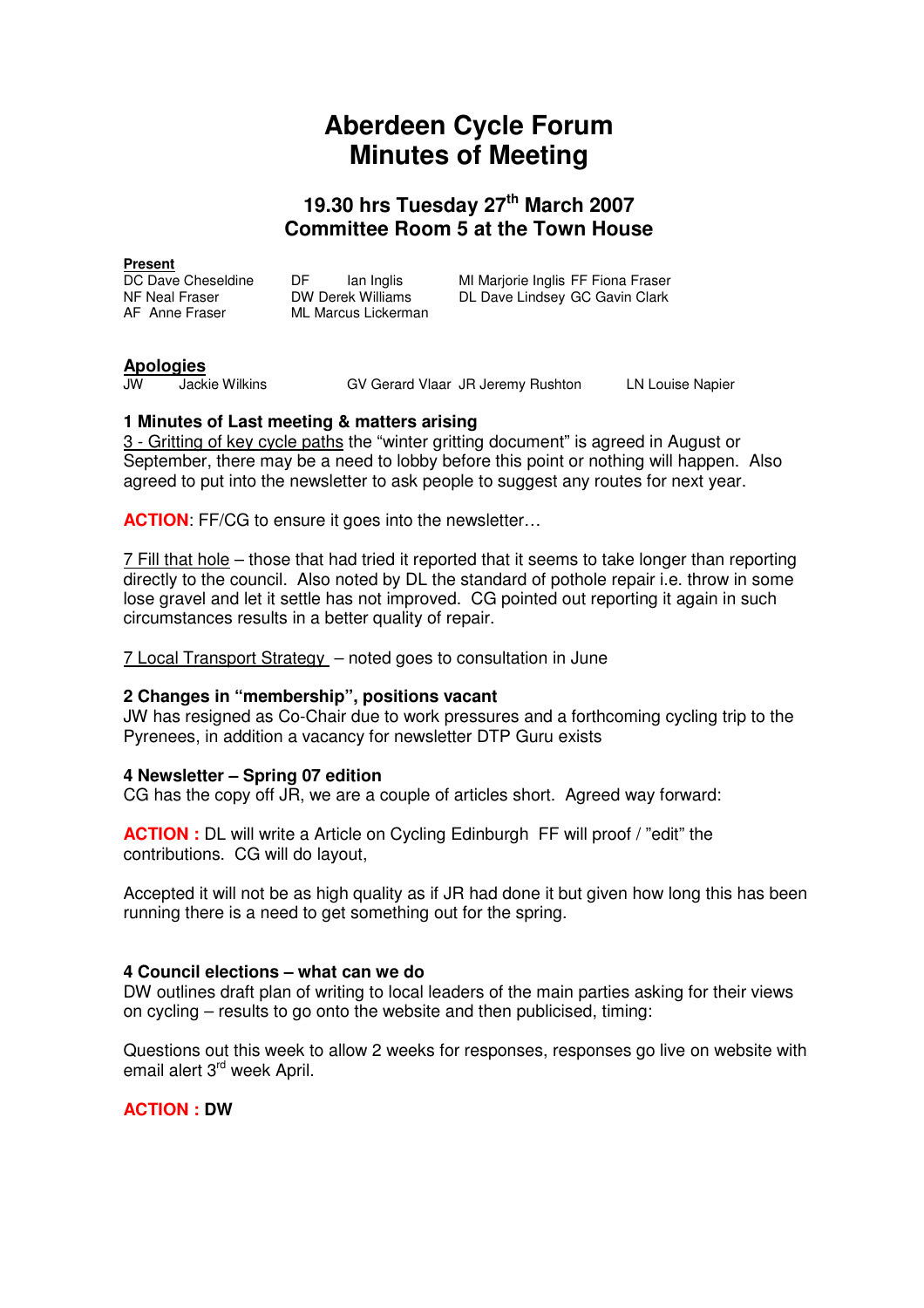#### **6 Stocktake: where have we got to?**

#### 6a Urban cycle trails

These have disappeared into a council black hole, however DW reported that there was the idea of an invitation to Maggie Bochell and Andrew Nesbitt to cycle some of them, and he would contact them.

#### 6b Cycle parking

Biggest success here is the change to the planning guidance to ensure a condition is added for the provision of cycle parking in new developments

City centre – we are still waiting for the new ones, JW continues to keep hassling

Commercial – the correspondence with Kingfisher/B&Q enters it's  $8<sup>th</sup>$  month and the current stand has fallen off the wall again. Other companies are about as receptive. Key learning is it's better to have it in a planning condition from new build!

#### 6c Pinch points

Ongoing, see minutes last meeting. Agreed to try and get Bedford Rd included in the trial of 1.5m cycle lanes. **ACTION; DW**

#### 6d NCR 1

**ACTION :** AF to report signage problem at location in Dyce to Louise (appears they have been removed)

#### 6e Cycle lane audit

Completed - generally responses were positive, key issues Not enough cycle signage i.e. painted on the lanes. King street has a number of improvements that can be made.

**ACTION : ML** to summarise **King St issues** in "briefing note" **DW** can use with ACC

### 6f Bike week 2007

Dates confirmed as  $16^{th}$  to 23<sup>rd</sup> June (2 weekends)

LN expects to have budget to support the commuter challenge, we will assume this is the case and plan on.

Matt Eastwood at Nestrans wants to "help" but nothing concrete. Has appeared.

DL's "mini cycling film festival" discussed – seen as a good idea, we have some funds to underwrite it if necessary. It remains to see if the rights issues of "public" showing of DVD's can be handled.

**ACTION:** DL to progress and come back with a proposal

#### 6g Market Street

There are some issues with the cycle lanes – like why don't they go all the way. Before responding to ACC agreed to do e-consultation in the same way we did for S. College Street to get wider feedback.